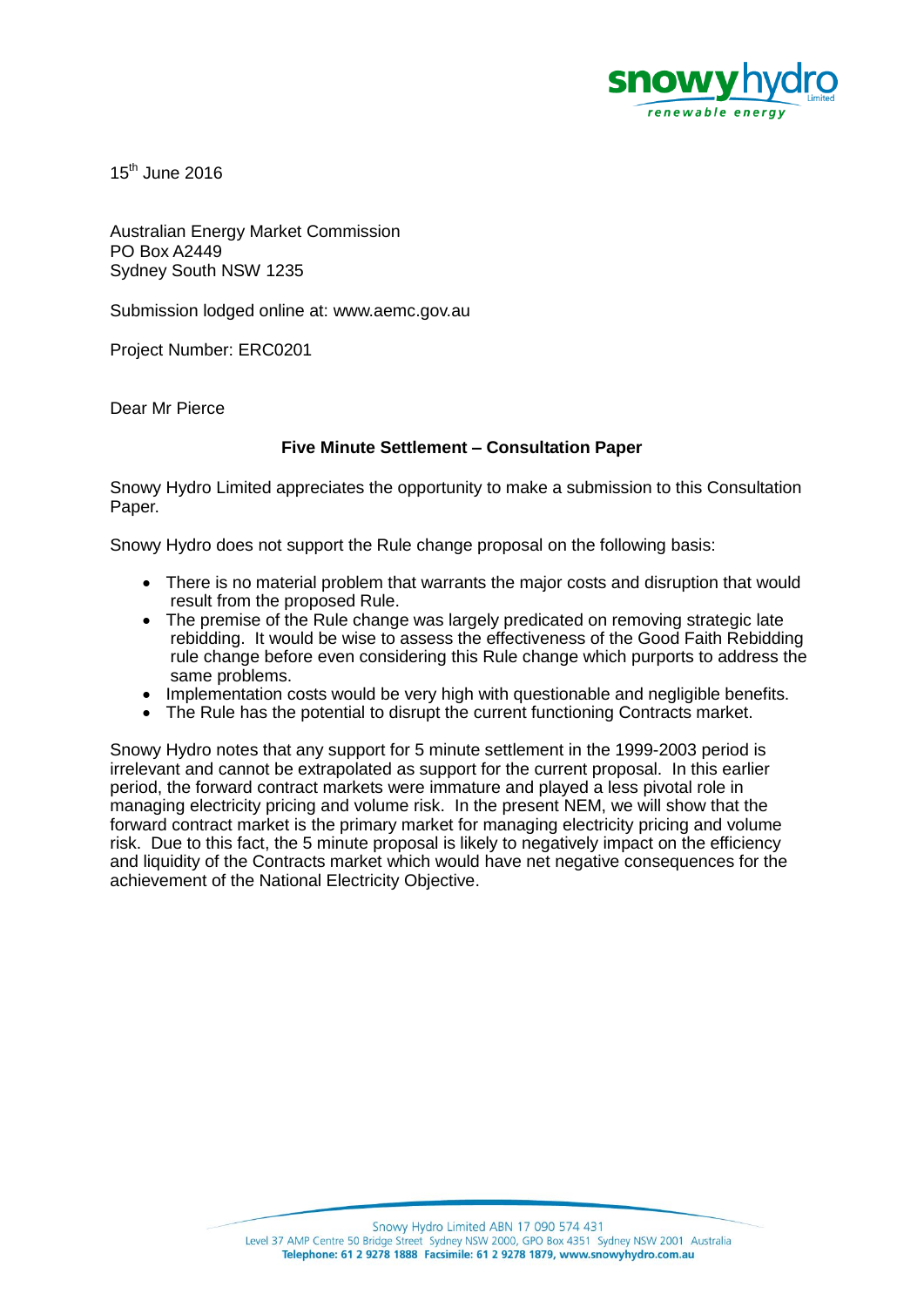#### **Issue 1 – Is there a problem**

Snowy Hydro believes there is no material problem associated with the current 30 minute settlement. On the contrary, we believe the current arrangements provide a means for the managing risk exposures which would not be available under 5 minute settlement.

By way of example the following tables show that the mismatch between dispatch and pricing can materially help a large consumer manage their exposure to the Spot Price on the assumption this consumer has no wholesale contracts in place.

| <b>30 Minute Settlement</b> |                |                   |             | <b>5 Minute Settlement</b> |                |                   |             |
|-----------------------------|----------------|-------------------|-------------|----------------------------|----------------|-------------------|-------------|
| <b>Dispatch</b><br>Period   | Demand<br>(MW) | Price<br>(\$/MWh) | $Cost($ \$) | <b>Dispatch</b><br>Period  | Demand<br>(MW) | Price<br>(\$/MWh) | $Cost($ \$) |
| 1                           | 100            | 12,000            |             | 1                          | 100            | 12,000            | 600,000     |
| $\overline{2}$              | 100            | 100               |             | $\overline{2}$             | 100            | 100               | 5,000       |
| 3                           | 100            | 100               |             | 3                          | 100            | 100               | 5,000       |
| $\overline{4}$              | 100            | 100               |             | 4                          | 100            | 100               | 5,000       |
| 5                           | 100            | 100               |             | 5                          | 100            | 100               | 5,000       |
| 6                           | 100            | 100               |             | 6                          | 100            | 100               | 5,000       |
|                             | 300            | 2083              | 625,000     |                            | 300            |                   | 625,000     |
| Table 1.                    |                |                   |             | Table 2.                   |                |                   |             |

From Table 1 and 2 if the price spikes occurs at the beginning of the Trading Interval<sup>1</sup> and the Consumer decides not to reduce consumption for the rest of the Trading Interval (ie. the remaining 5 minute dispatch periods) the settlement under the current 30 minute settlement market design is identical to settlement under the 5 minute proposal.

Now we refer to Table 3 where the Consumer decides to reduce consumption due to the high Spot price early in the Trading Interval.

#### **30 Minute Settlement with a change in Consumption**

| vvnsumpuvn         |                |                |             |  |  |  |  |
|--------------------|----------------|----------------|-------------|--|--|--|--|
| Dispatch<br>Period | Demand<br>(MW) | Price (\$/MWh) | $Cost($ \$) |  |  |  |  |
| 1                  | 100            | 12,000         |             |  |  |  |  |
| 2                  | 0              | 100            |             |  |  |  |  |
| 3                  | 0              | 100            |             |  |  |  |  |
| 4                  | ი              | 100            |             |  |  |  |  |
| 5                  | 0              | 100            |             |  |  |  |  |
| 6                  | 0              | 100            |             |  |  |  |  |
|                    | 50             | 2083           | 104,167     |  |  |  |  |
| $-110$             |                |                |             |  |  |  |  |

Table 3.

l

 $1$  A Trading Interval is 30 minutes.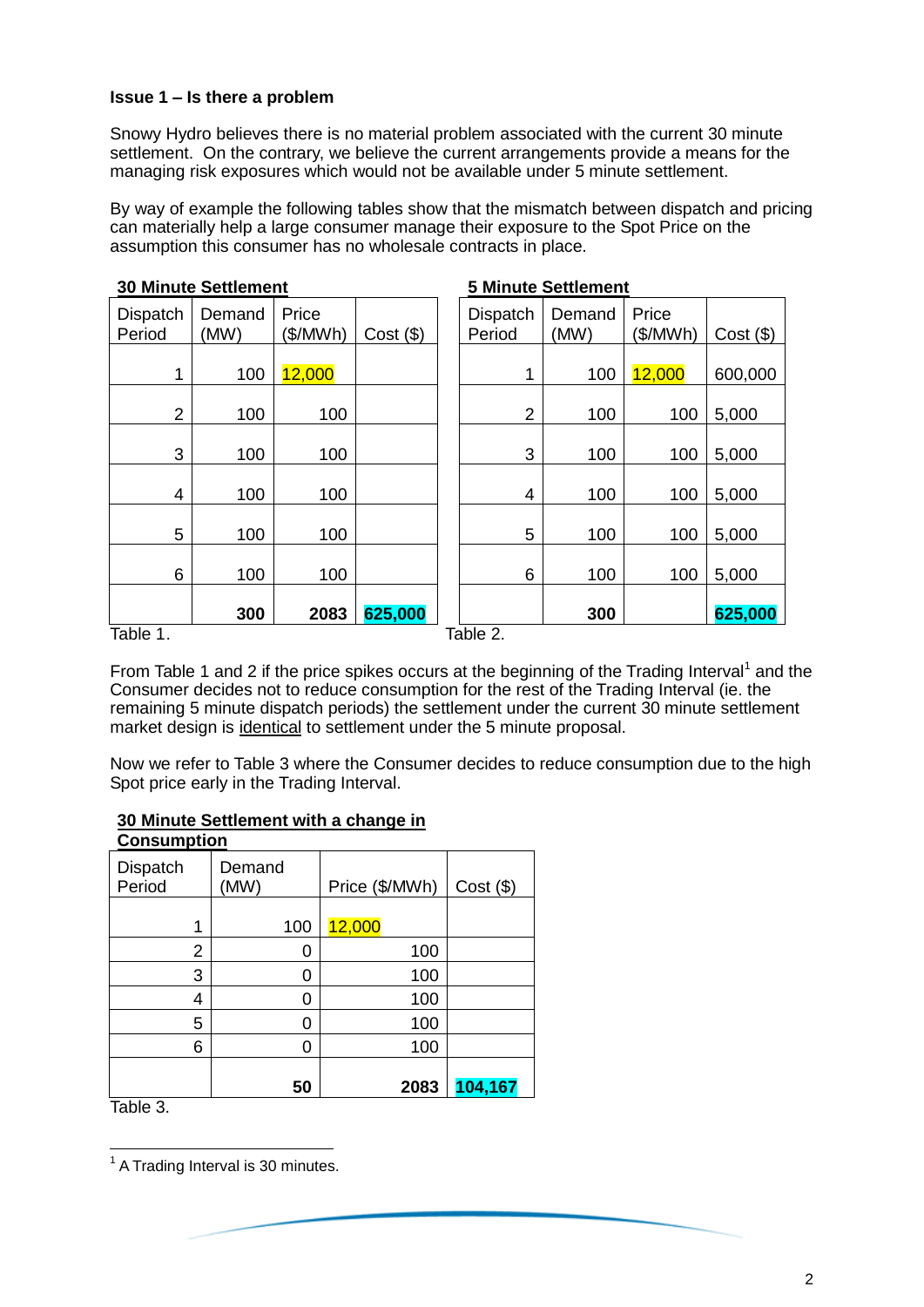For Loads, under the current 30 minute settlement, if the Price Spike occurs early in the Trading Interval they have the choice and option to reduce consumption to lower the overall Trading Interval cost. This option is not available to the Load under 5 minute settlement as the majority of the cost has been incurred in the first 5 minutes. It is acknowledged that Loads would reduce output if their production/consumption process was flexible enough to do so and the economic utility obtained from the consumption of electricity was LESS than the cost of the electricity.

If the Price Spike occurred at the end of the Trading interval unless the Load can anticipate that it was going to happen then both 5 minute and 30 minute settlement will result in the same cost outcome.

Snowy Hydro has the largest peaking generation portfolio in the NEM. This portfolio consists of hydro, open cycle gas turbines, diesel generators and price sensitive demand response. We believe from experience operating in the NEM that the current 5 minute dispatch and 30 minute settlement does not hinder the ability of Participants to operate their plant in the most efficient manner which is consistent with each generator owners overall strategy and risk management policies.

Similar to the above example with Loads, we believe the current 30 minute settlement aids generators in managing Spot pricing risks. That is, if a spike occurs early in the Trading interval then the generator has the option of increasing its generation output to minimise contract for difference exposures on sold Futures/OTC Contracts. This market design feature aids Suppliers of electricity to sell forward contracts. Under the proposed 5 minute settlement we are concerned contract prices must go up to reflect additional risks, and the volume and liquidity of contracts available would reduce as Suppliers face increased risks in underwriting these contracts.

The Consultation Paper implies that under 5 minute settlement there may be more incentive for generators to respond to the price signal. As a peaking generator our decision making process to schedule generation plant is not made on the basis of a 5 minute high dispatch price. The primary considerations for scheduling peaking generation are:

- The accuracy of the pre-dispatch prices;
- The costs associated with managing resources required for the generator unit to operate ie. availability of fuel, and operational resources; and
- The contact exposure at different anticipated Spot price levels.

# **Issue 2 – SCADA**

SCADA data is not an appropriate alternative to replacing revenue metering data. Key issues with this proposal were well documented by the AEMC and include:

- 1. The accuracy of the SCADA data. Typically 2-4%;
- 2. Inconsistency of SCADA data across different power stations due to the fact SCADA systems are installed at different locations within each power station; and
- 3. Concerns with AEMO modifying metered data before it is used in the 5 minute settlement process.

# **Issue 3 – Five minute metering and other options**

There are significant complexities in a Retailer's business processes and Information Technology (IT) systems are critical for risk management and strategically important in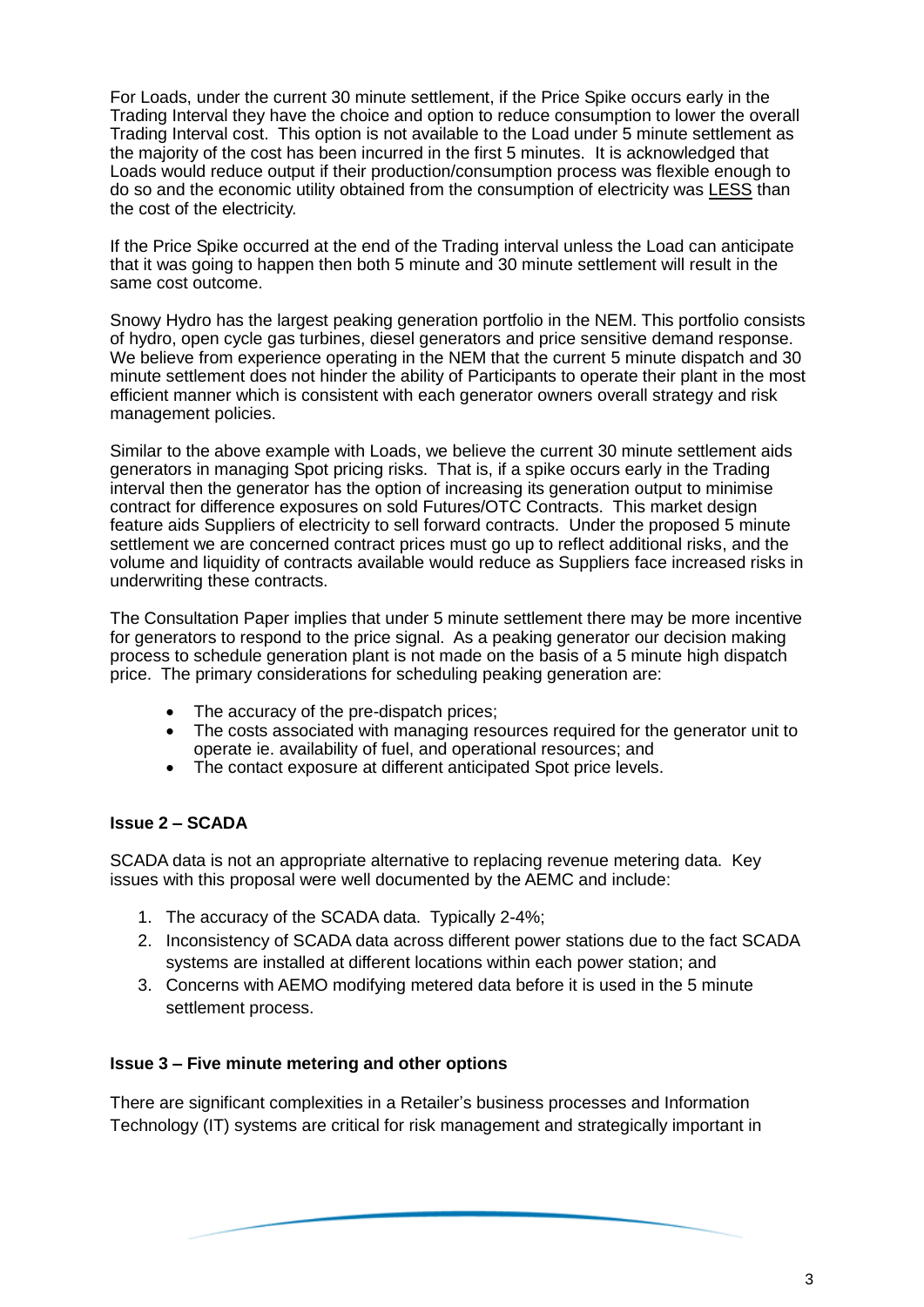remaining competitive. Settling customers which opt for 5 minute settlement will require a duplication of systems and processes which all means additional costs.

For Retailers there must be major modifications to IT systems to accommodate 5 minute settlement, including mass market systems such as billing and settlement systems for a large number of customers. These systems are highly automated and integrated IT systems. Hence suggestions of simple stand alone or ad-hoc systems add-ons that could be used to manage the implementation of the 5 minute settlement are uninformed.

The major information technology and system changes that would be required to support the Rule Proponents proposal are based on the following reasons:

- Retailers would need to utilise 5 minute profiled data for the purposes of settlements reconciliation and billing.
- Modifying supporting processes for forecasting and quoting for 5 minute settled customers;
- Identifying separate 5 minute and 30 minute settled customers in databases and systems to enable retailers to manage and report pool exposures; and
- Forecasting and hedging pool exposures for 5 minute and 30 minute settled customers.

Finally, because 5 minute settlement is "optional" for Consumers there is the risk of an additional uplift payment Retailers may be required to make to balance settlement amounts. If this occurs there will be increased risks and therefore costs to appropriately hedge exposures. In a small margin business such as Retailing electricity this may be an unacceptable risk.

## **Issue 4 - Settlement Residues**

A mechanism to manage intra-regional Settlement Residues would add complexity to the market design. On this basis we believe if the proposal is to implemented that all demand side participants be compulsory required to have five minute settlement.

## **Issue 5 – Contracting**

Optional 5 minute settlement would inevitably lead to some Participants opting to remain on 30 minute settlement. This means:

- These respective groups of market participants (5 versuss 30 minute settlement) would be exposed to different reference prices and, hence different risks; and
- Where contractual arrangements through OTCs and/or Futures already exist, a change to the reference price may constitute a market disruption event under these contracts. A market disruption event under the AFMA ISDA master agreements framework can provide grounds to renegotiate the contract and/or terminate the contract. This is a major risk for all Market Participants which can cause major disruption and uncertainty for hedging electricity price and volume exposures.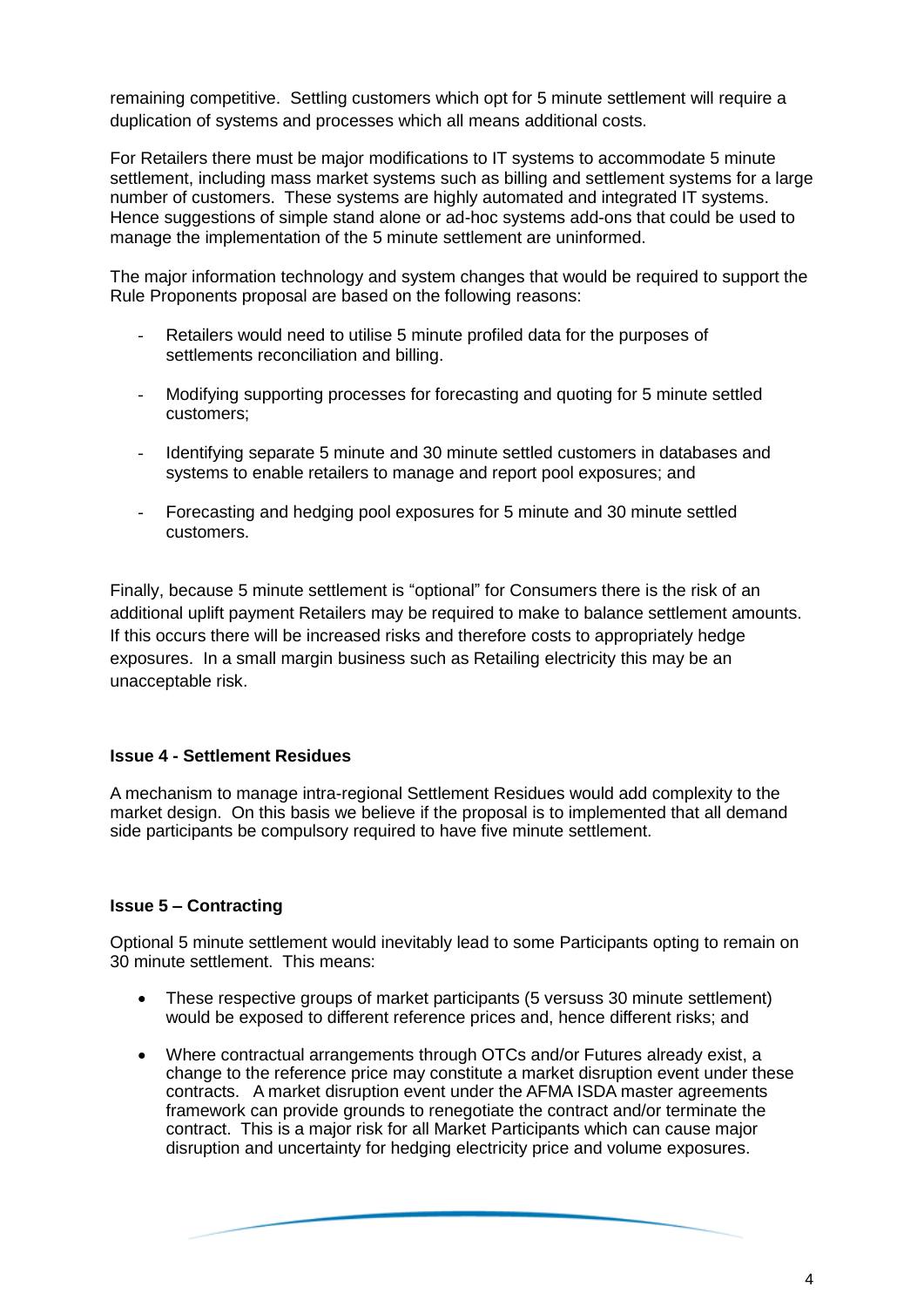Snowy Hydro highlights that Contracts market is the key market for managing electricity risk exposures. The importance of the Contracts markets have grown significantly since the National Electricity Market began operation on the 13<sup>th</sup> December 1998. This fact is clearly highlighted by Figure 1 below.



Figure 1: Electricity Futures Contracts and Electricity Over The Counter Contracts annual turnover<sup>2</sup>.

From Figure 1, annual financial contracts turnover for the 1999-2000 year was only approximately 125,000,000 MWh. In stark comparison in the latest 2015 Australian Financial Markets Report the annual financial contracts turnover<sup>3</sup> is 533,690,683 MWh. This represents in excess of a 4 times increase in turnover compared to the 1999-2000 year. This analysis highlights the importance of the Contracts market to manage electricity risk. The Rule has the potential to significantly disrupt the current functioning Contracts market to the detriment of Market Participants and Consumers.

## **Issue 6 – Other Solutions**

l

Both 15 minute and 30 minute dispatch would be very problematic with the level of likely disruption caused by distributed generation. This means there would be a higher reliance of Ancillary Services. Other forms of ancillary services would need to be developed – this would add to the overall complexity of operating in the NEM.

5 minute dispatch with 15 minute settlement would have the same dis-benefits as 5 minute settlement. That is, the shorter the number of dispatch periods used in the settlement price calculation the less optionality both Loads and Generators have to change their consumption and supply intentions. If the optionality for Consumers is retained to choose between 15 minute and the current 30 minute settlement, there would be adverse contracting volume and liquidity risks.

 $^{2}$  AFMA, 2010 Australian Financial Markets Report, page 50.

<sup>3</sup> AFMA, 2015 Australian Financial Markets Report, page 50.